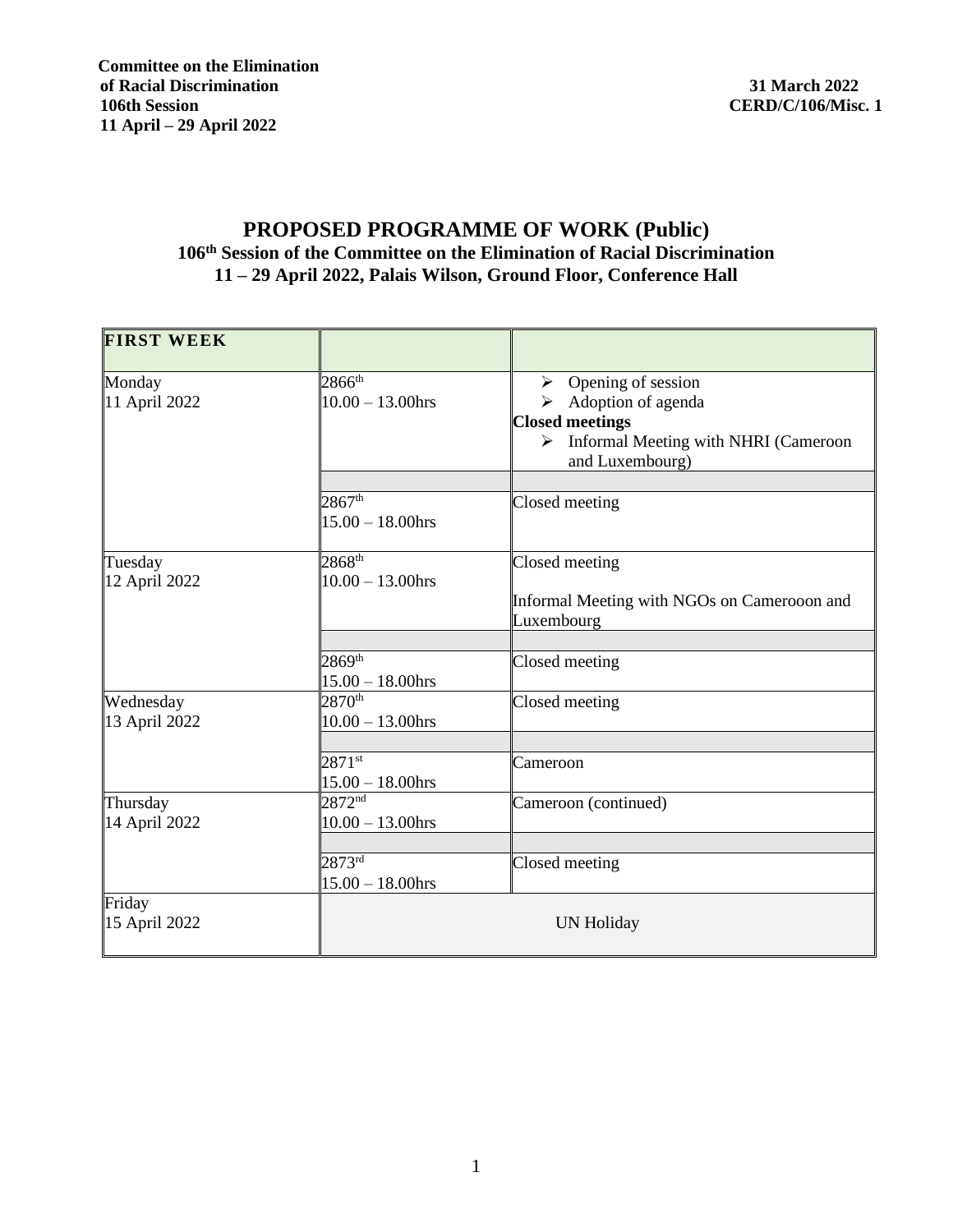| <b>SECOND WEEK</b>         |                                                                 |                                                                                        |  |
|----------------------------|-----------------------------------------------------------------|----------------------------------------------------------------------------------------|--|
| Monday<br>18 April 2022    |                                                                 | <b>UN Holiday</b>                                                                      |  |
| Tuesday<br>19 April 2022   | $2874^{\text{th}}$<br>$10.00 - 13.00$ hrs                       | Closed meeting<br>10:00-12:00: Informal Meeting with NGOs on<br>Estonia and Kazhakstan |  |
|                            | $2875^{\text{th}}$<br>15.00-18.00hrs                            | 12.00-13.00: Informal Meeting with NHRIs on<br>Estonia and Kazakhstan<br>Luxembourg    |  |
| Wednesday<br>20 April 2022 | $2876^{\text{th}}$<br>$10.00 - 13.00$ hrs<br>$2877^{\text{th}}$ | Luxembourg (continued)<br>Estonia                                                      |  |
| Thursday<br>21 April 2022  | 15.00-18.00hrs<br>$2878^{\text{th}}$<br>$10.00 - 13.00$ hrs     | Estonia (continued)                                                                    |  |
|                            | $2879^{th}$<br>15.00-18.00hrs                                   | Kazakhstan                                                                             |  |
| Friday<br>22 April 2022    | $2880^{th}$<br>$10.00 - 13.00$ hrs                              | Kazakhstan (continued)                                                                 |  |
|                            | $2881^{st}$<br>15.00-18.00hrs                                   | Closed meeting                                                                         |  |